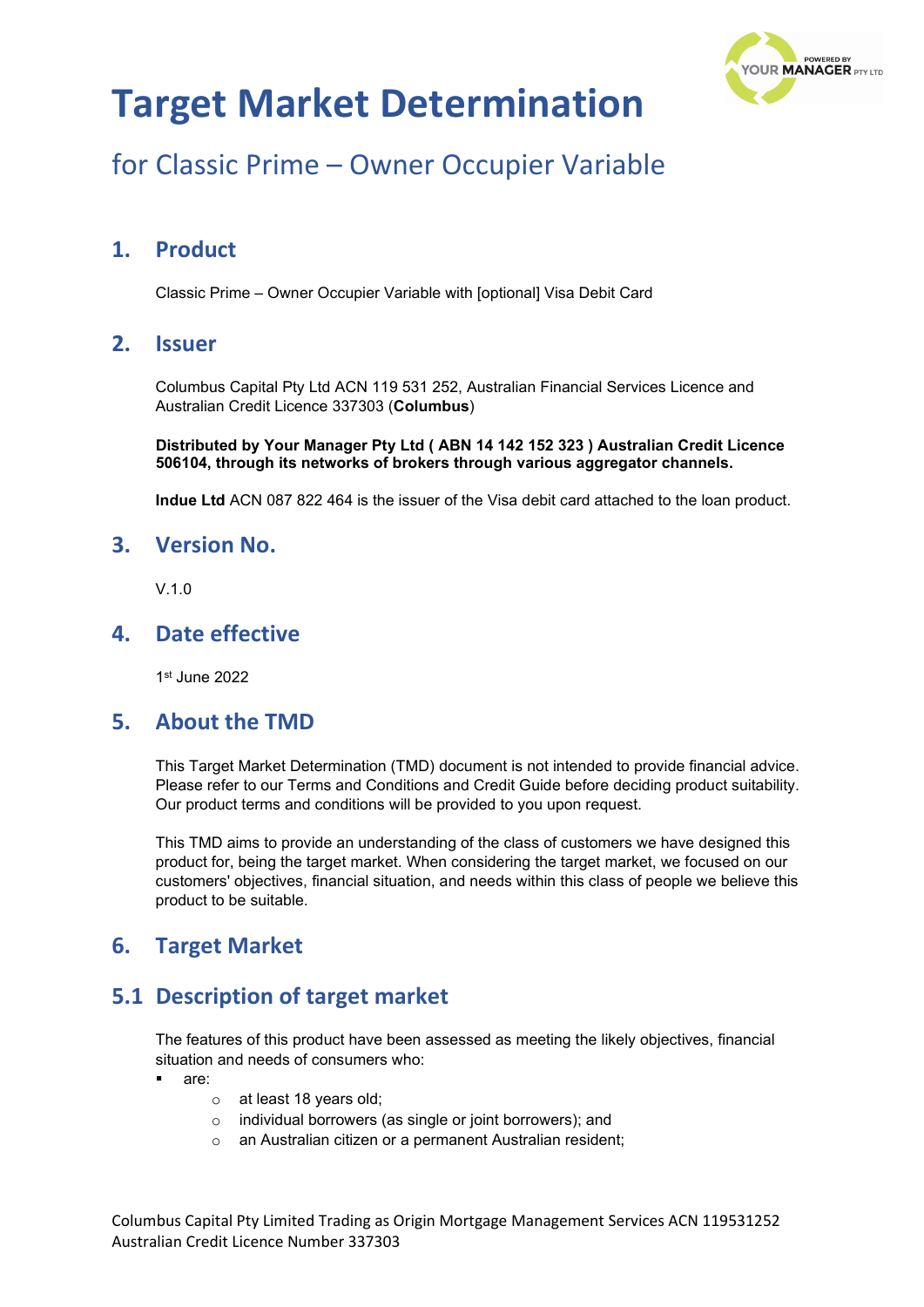

# for Classic Prime – Owner Occupier Variable

- require a loan to purchase or refinance an owner-occupied property and who may also wish to release some of the equity in their property for other purposes such as to consolidate debt or to be used for personal or investment purposes;
- require an offset account;
- require the use of a Visa Debit card;
- require the flexibility of a variable interest rate;
- require the ability to make additional extra repayments without penalty; and
- want the option of either principal and interest or interest only repayments.
- satisfy our eligibility criteria:

Although variable interest rates fluctuate, the product meets the likely objectives, financial situation and needs of consumers in the target market because it allows them to deposit funds into an offset account and/or make additional payments directly into the loan to reduce the amount of interest payable whilst maintaining the ability to draw on surplus funds when required. This product also allows consumers to select interest only or principal and interest repayments in order to reduce their overall debt and build equity.

### **5.2 Classes of consumers for who the product may not be suitable**

This product may not be suitable for consumers who:

- do not meet the eligibility requirements;
- are seeking the certainty of fixed repayments over the term of the loan;
- are looking to purchase or refinance a residential investment property;
- are looking to construct a property; or
- require the ability to provide alternative methods of income verification.

### **5.3 Description of the Product, including key attributes**

- Variable interest rate;
- Repayment options:
	- o principal and interest; or
	- o interest only
- Redraw available
- Minimum loan size: \$50,000
- Maximum Loan Size: \$2,000,000 (subject to LVR and postcode policy)
- Maximum LVR:
	- o 80% for Inner-City postcodes
	- o 90% for Regional postcodes
	- o 95% for Metro and Non-Metro postcodes
- Offset facility available
- Application fee is payable
- Settlement fee is payable
- Valuation fee is payable
- Ongoing fee is payable

## **7. Distribution Conditions/ Restrictions**

Columbus Capital Pty Limited Trading as Origin Mortgage Management Services ACN 119531252 Australian Credit Licence Number 337303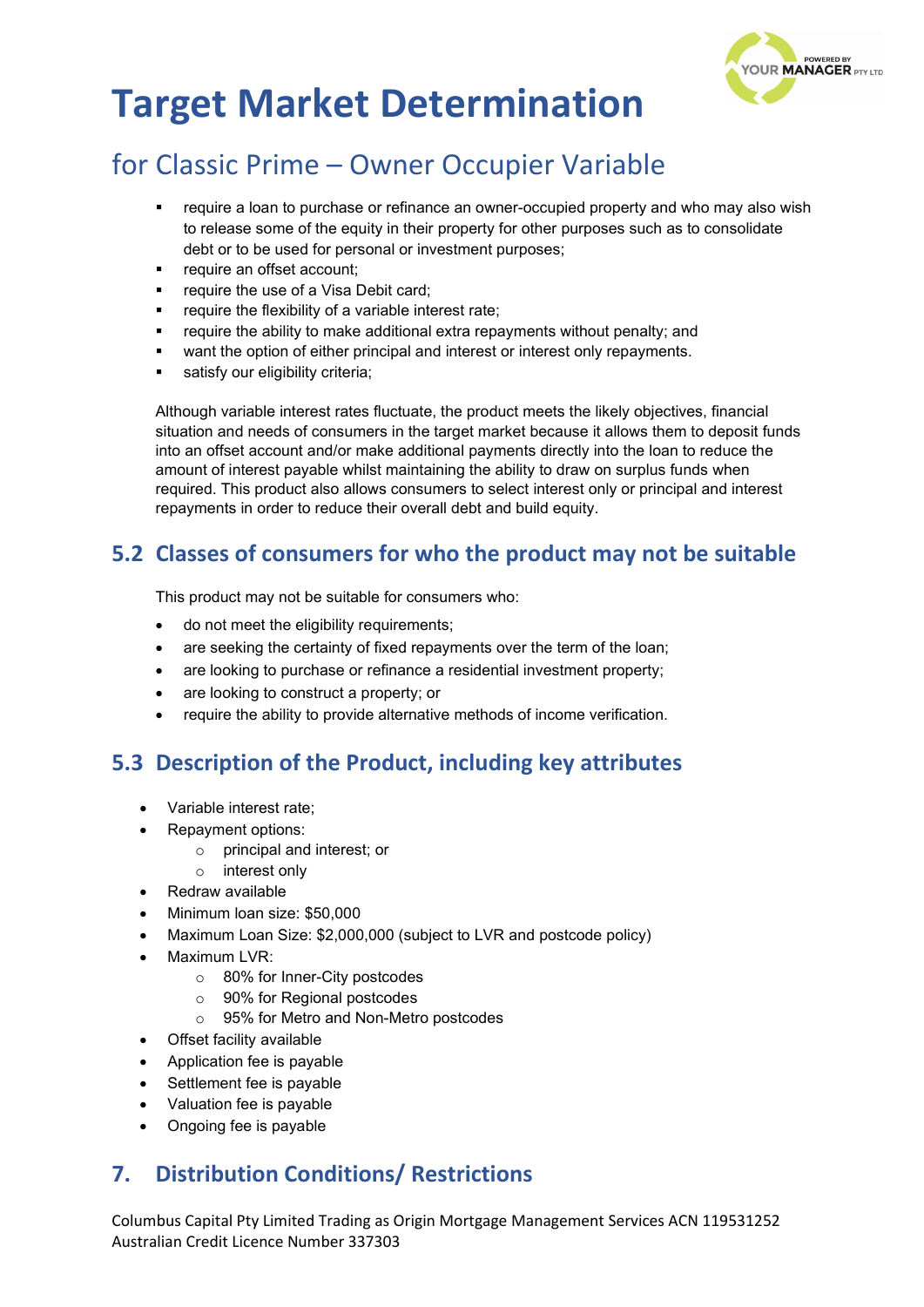

# for Classic Prime – Owner Occupier Variable

The following distribution channels and conditions have been assessed as being appropriate to direct the distribution of the product to the target market:

- **Direct** 
	- Online
	- By phone
	- In person (e.g. branch, agency, or premises visit)
- Third party Accredited mortgage brokers subject to Best Interests Duty (BID)

The distribution channels and conditions are appropriate because:

- the product has a wide target market;
- our staff have the necessary training, knowledge and accreditation (if required) to assess whether the consumer is within the target market. All of our staff must continually satisfy annual compliance reviews.
- we rely on existing distributors, methods, controls and supervision already in place;
- our approval system has checks and controls in place to flag applicants who may be outside the target market; and
- accredited mortgage brokers are subject to a higher duty under BID to ensure that the product is in the best interests of the particular consumer.

#### **8. TMD Reviews**

We will review this TMD as follows:

| Initial review  | Within 12 months of the date of this TMD                                                                                                                                                                                                                                                                                                                                                                                                                                                                                                                                                                          |  |
|-----------------|-------------------------------------------------------------------------------------------------------------------------------------------------------------------------------------------------------------------------------------------------------------------------------------------------------------------------------------------------------------------------------------------------------------------------------------------------------------------------------------------------------------------------------------------------------------------------------------------------------------------|--|
| Periodic review | Each year on the anniversary of this TMD.                                                                                                                                                                                                                                                                                                                                                                                                                                                                                                                                                                         |  |
| Review triggers | Specific events will prompt Columbus to review this TMD, which<br>includes:<br>A significant dealing of the product to consumers outside the<br>target market occurs;<br>A significant number of complaints are received from<br>customers in relation to the product;<br>A significant number of defaults occur;<br>$\blacksquare$<br>A significant breach has occurred in connection with the<br>issuing and distribution of this product; and<br>A significant number of late repayments are being recorded;<br>۰<br>A material change is made to this product.<br>Unexpected early stage arrears are detected |  |

If a review trigger occurs, we will complete a review of the TMD within ten business days. Meanwhile, we will cease to offer this product to our customers until our TMD review concludes and any necessary changes to the product or TMD, including distribution methods, are made.